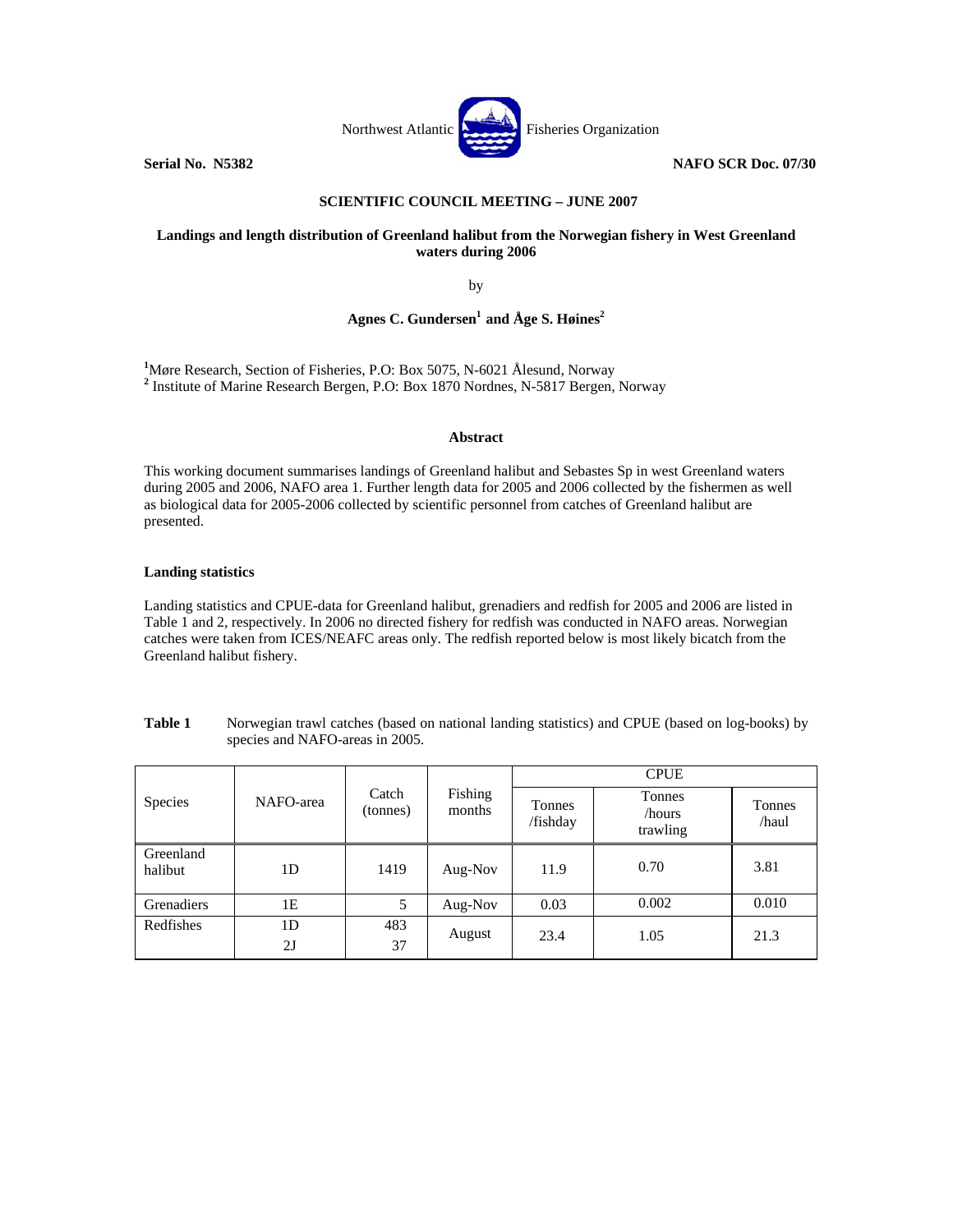| Species              | NAFO-area      | Catch<br>(tonnes) | Fishing<br>months | <b>CPUE</b>        |                              |                 |
|----------------------|----------------|-------------------|-------------------|--------------------|------------------------------|-----------------|
|                      |                |                   |                   | Tonnes<br>/fishday | Tonnes<br>/hours<br>trawling | Tonnes<br>/haul |
| Greenland<br>halibut | 1 <sub>D</sub> | 897               | Aug-Sept          | 8.74               | 0.52                         | 3.24            |
| Grenadiers           |                | ⇁                 |                   | 0.11               | 0.007                        | 0.041           |
| Redfish              |                | $\mathbf{r}$      |                   | By-catch only      |                              |                 |

## **Table 2** Preliminary statistics showing Norwegian trawl catches (based on national landing statistics) and CPUE (based on log-books) by species and NAFO-areas in 2006.

### **Length samples**

During 2006 total length samples were collected from 4 commercial trawlers operating in Greenland waters. Samples were collected by the fishermen following procedures given by Møre Research and Institute of Marine Research. Samples have been following the same sampling procedure since 2001 (Table 3).

All vessels fished in the period August-September and mainly in the area of 63-64°N and 56-58°W. Fishing depth was 1100-1400m.

**Table 3.** Overview over collected length measurements from the Norwegian commercial trawlers operationg in West Greenland waters during 2006.

| Gear  | Vessel        | No.             | No.      |
|-------|---------------|-----------------|----------|
|       |               | <b>Stations</b> | measured |
| Trawl | Arvid Nergård | 24              | 1529     |
|       | Nordfjordtrål |                 |          |
|       | Sunderøy      | 12              | 1233     |
|       | Fønsnes       |                 |          |

Total length was collected from a number of samples collected throughout the fishing period. A minimu m of 100 fish were measured from each haul. Mean length of all data compiled was 52,0cm (Table 4, Figure 1).

**Table 4.** Mean lengths and length range of the samples collected from the Norwegian trawl fishery in west Greenland waters during 2006.

| Gear  | Vessel        | No.      | Min   | Max   | Mean TL |
|-------|---------------|----------|-------|-------|---------|
|       |               | measured | TL cm | TL cm | (cm)    |
| Trawl | Arvid Nergård | 1930     | 32    | 97    | 53.2    |
|       | Nordfjordtrål | 1001     | 36    | 91    | 52.4    |
|       | Sunderøy      | 1233     | 31    | 94    | 52.0    |
|       | Tønsnes       | 1634     | 28    | 95    | 51.1    |
|       | <b>Total</b>  | 5798     | 28    | 97    | 52.0    |